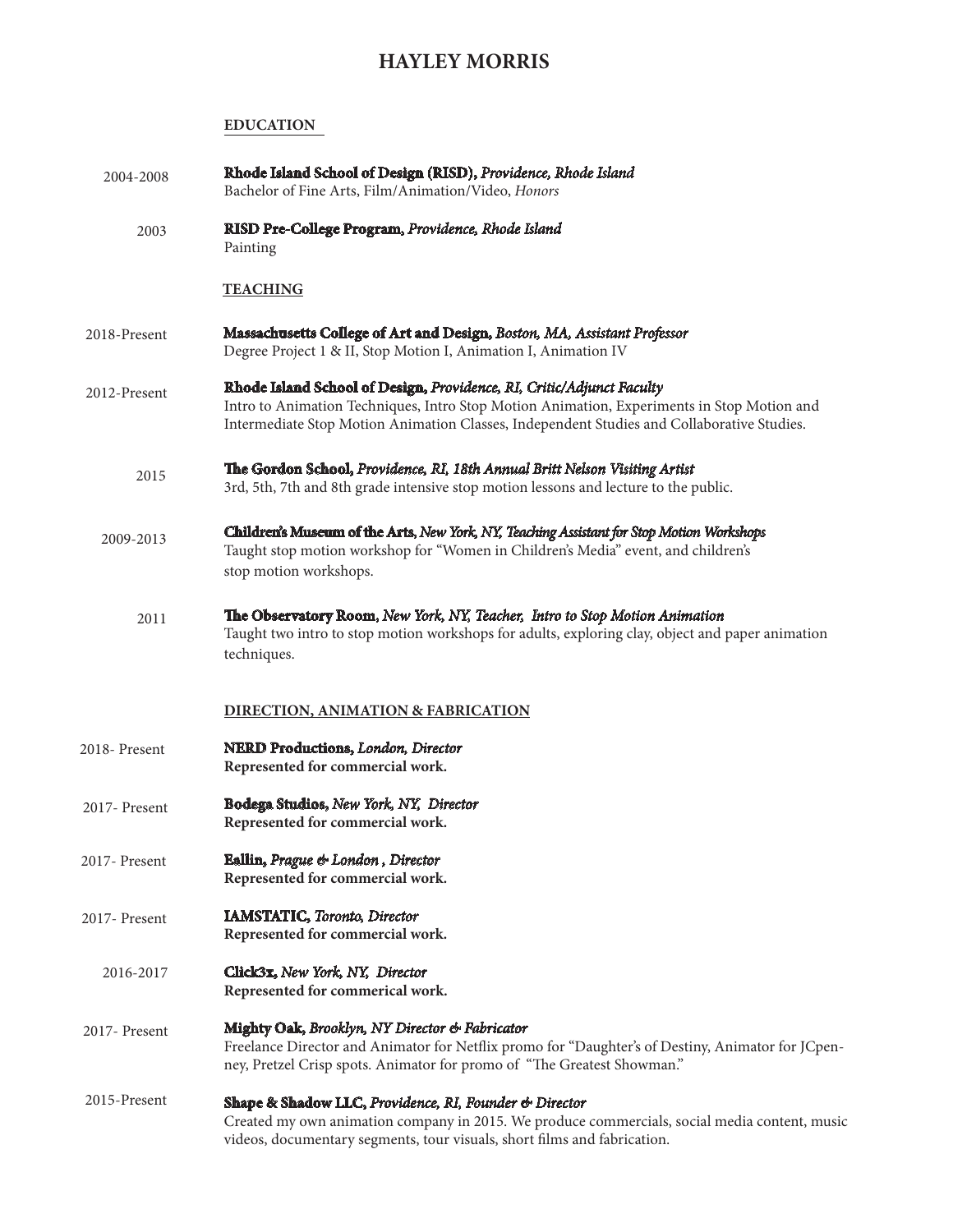| 2016          | Wonderstruck (Feature Film), Brooklyn, NY, Lead Character Fabricator<br>Lead Character Fabricator for Todd Haynes' 2017 release of Wonderstruck starring Julianne Moore and<br>Michelle Williams. I led a small team to produce over 100 hand made characters for a scene in the film.                                                                                                                        |
|---------------|---------------------------------------------------------------------------------------------------------------------------------------------------------------------------------------------------------------------------------------------------------------------------------------------------------------------------------------------------------------------------------------------------------------|
| 2016          | Passion Pictures Paris & Jamie Caliri Studios, Paris & Ojai, Ca, Co Director<br>Pitched on a commercial project co-directing with director Jamie Caliri for L'Occitane Paris.                                                                                                                                                                                                                                 |
| 2015- Present | Animus, Providence, RI, Animator and Fabricator<br>Freelance-Animated and fabricated spots for Ocean State Job Lot, White Cross Pharmacy, RI<br>Lottery and internal content.                                                                                                                                                                                                                                 |
| 2015          | Rhode Island School of Design, Providence, RI, Curator<br>FAV Triennial show at Woods Gerry Gallery.                                                                                                                                                                                                                                                                                                          |
| 2014-2015     | Edelman Digital, New York, NY, Director and Animator                                                                                                                                                                                                                                                                                                                                                          |
|               | Directed and Animated vine animations for Samsung Mobile US.                                                                                                                                                                                                                                                                                                                                                  |
| 2013-2016     | Thing, New York & London, Director<br>Represented for commericial work. Directed and animated a campaign for Burt's Bees and Wonka.<br>Pitched on many commercial projects.                                                                                                                                                                                                                                   |
| 2010-Present  | Hornet Inc., New York, NY, Animator and Fabricator<br>Freelance-Animator and Fabricator for Special K, Kellogs, Toyota, ESPN, McDonalds, Movie Pitches.                                                                                                                                                                                                                                                       |
| 2011-Present  | Hunter Gatherer, Brooklyn, NY, Animator<br>Freelance-Animator for Union Bank and New York Times commercials.                                                                                                                                                                                                                                                                                                  |
| 2013          | Macy's Holiday Windows, New York, NY, Fabricator<br>Fabricated sets and props for Macy's Holiday Windows in NYC.                                                                                                                                                                                                                                                                                              |
| 2012          | Hush, New York, NY Puppet and Set Fabricator<br>Fabricated paper sculpture for a Gopogo.com commercial.                                                                                                                                                                                                                                                                                                       |
| 2012          | Blacklist, New York, NY, Puppet and Set Fabricator<br>Puppet and set fabricator for "Spongebob Squarepants" Burger King commercial and a Cadbury Egg<br>Campaign                                                                                                                                                                                                                                              |
| 2012          | Psyop, New York, NY, Puppet Fabricator for Pitches<br>Built stop-motion puppets and set pieces for pitches.                                                                                                                                                                                                                                                                                                   |
| 2008-2012     | Curious Pictures, New York, NY, Director and Animator<br>Directed, animated, and led teams of fabricators for clients such as Paragard. Kate Spade, The Detroit<br>Zoo, Charter Communications, Girl Guides of Canada and Humanaone. Additional animation and<br>fabrication for other Curious Directors. Projects include: Baskin Robbins, Syfy's "Eureka," Google,<br>Amnesty International and Meetup.com. |
| 2010          | Michel Gondry, New York, NY, Animator<br>Worked closely with director Michel Gondry on a hand drawn animation of a story written by his son<br>and based on his sketchbook drawings.                                                                                                                                                                                                                          |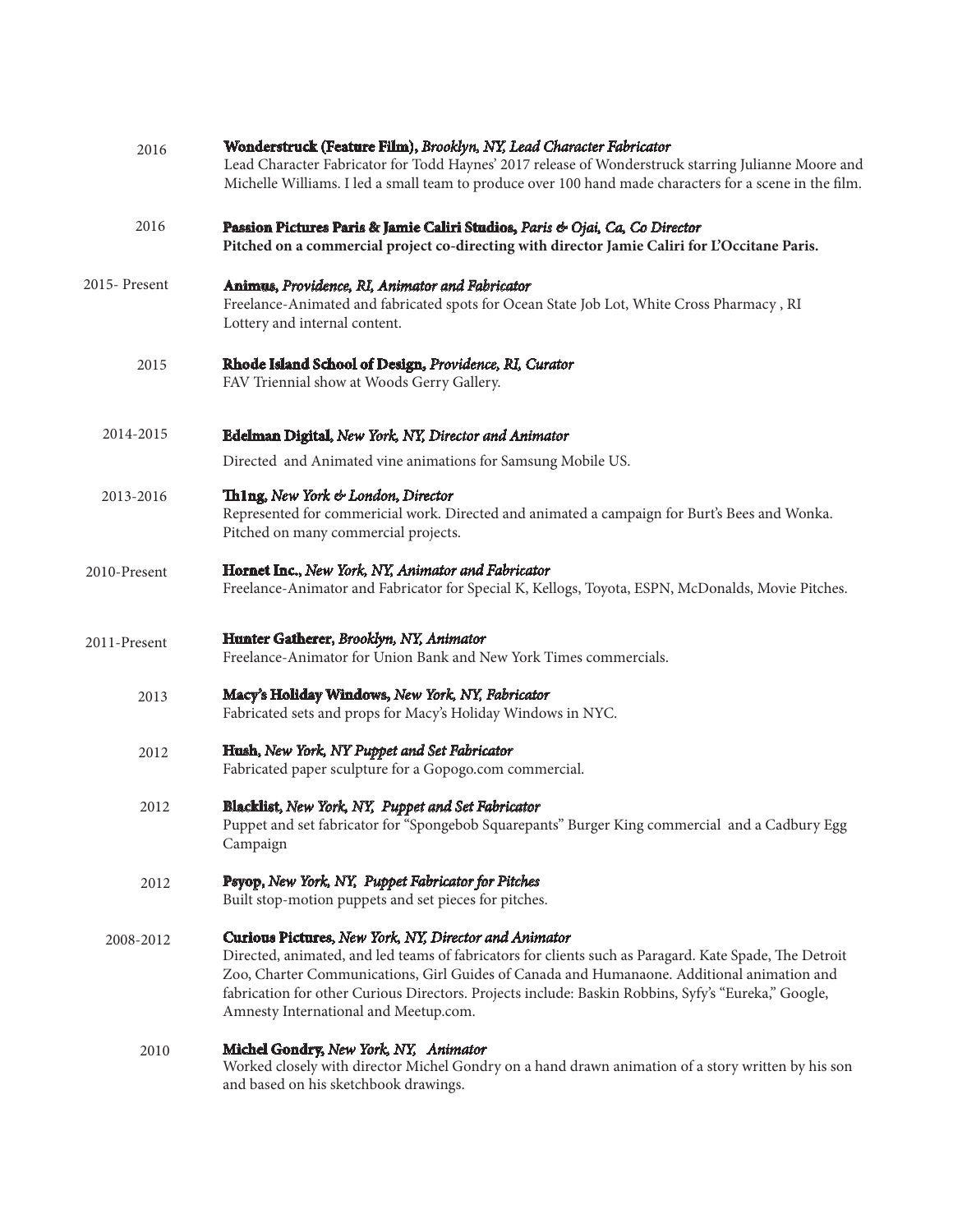#### **FESTIVALS & SCREENINGS**

**2019 Created Out Of Mind, The Cinema Museum,** London **Chicago International Children's Film Festival**, Chicago, IL **Providence Children's Film Festival,** Providence, RI

#### **2018**

**Cut Out Fest Retrospective at Carnival De Bahidora,** Mexico

#### **2017**

**Sweaty Eyeballs Animation Invitational,** Baltimore, MD **Chellavision Short Film Festival,** Indio, CA **Palm Springs International Film Festival,** Palm Springs, CA **Festival Stop Motion Montreal,** Montreal, Canada **National Geographic Film Showcase,** Online **Australian Music Week,** Cronulla Beach, Australia **Klik! Amsterdam,** Amsterdam, The Netherlands **Locomocion Experimental Animation Festival,** Mexico City, Mexico

#### **2016**

**Living with Alzheimers Film Competition,** Online **The Spectacle Theatre, Headspace 3D,** Brooklyn, NY

**2015 Magic Lantern Cinema Music Video Show, Cable Car,** Providence, RI

**2014 Nighthawk Cinema,** Brooklyn, NY

#### **2013**

**La Scatola Blu,** Bari, Italy **P'tit Pain 2,** Montreal, Canada **Cut Out Fest,** Querétaro, Mexico **Illustrative Festival,** Berlin, Germany **Maritime Film Festival,** Brooklyn, NY **Toronto International Film Festival,** Toronto, Canada **Klik! Amsterdam,** Amsterdam, The Netherlands

**2012 Akbank Short Film Festival,** Istanbul, Turkey **Helsinki Festival,** Helsinki, Finland

**2011 Martha'a Vinyard Film Festival,** Martha's Vinyard, Ma **Mindpirates Female Animation Shorts,** Berlin, Germany

**2010**

**Asifa East,** New York, NY **Museum of Art and Design Moving Paper International Film Festival,** New York, NY **The Wassaic Project Summer Festival,** Wassaic, NY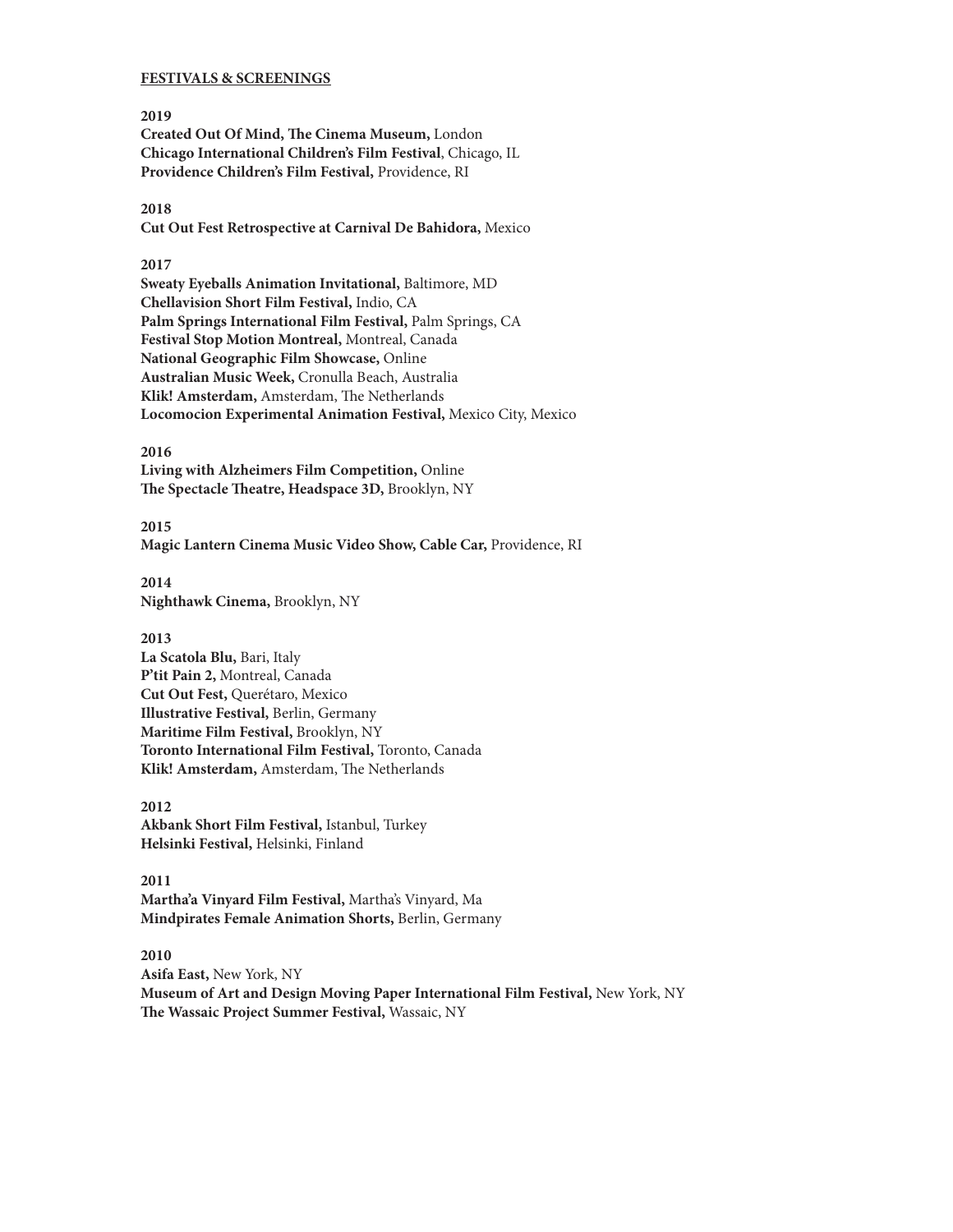#### **FESTIVALS & SCREENINGS CONTINUED**

#### **2009**

**Slamdance, GRAND JURY PRIZE BEST ANIMATED SHORT,** Park City, UT **Ottawa International Animation Festival,** RISD School Reel Winners, Ottawa, Canada **Boston International Film Festival,** Boston, MA **Brooklyn International Film Festival,** Brooklyn, NY **San Francisco Independent Film Festival,** San Francisco, CA **Bend Film Festival,** Bend, OR **Byron Bay International Film Festival,** Byron Bay, Australia **Arizona International Film Festival,** Tucson, AZ **Rooftop Films, Dark Shorts Showcase,** New York, NY **IFC Film Center,** New York, NY

**2008 The Can,** New York, NY

## **GALLERIES & MUSEUMS**

**2020 Upcoming: Shelburne Museum, "Animation Today",** Shelburne, VT

**2019**

**Bodega Studios, Solo Show, New York, New York Millimetre O2 Project "Back Yams" Kingsgate Project Space,** London, England **Boston Center For The Arts-Mills Gallery "The Skin Has Eyes: Animated Visions,** Boston, MA

**2018 TF Green Greenspace Gallery,** Warwick, RI **New Bedford Art Museum Solo Show,** New Bedford, MA **RISD Chase Center "Faculty Biennial",** Providence RI

**2016 Kinfolk "Yule Log 2.0",** Brooklyn, NY

**2015 O2 Gallery "That Other Place",** Oxford, England **RISD Museum, "Faculty Biennial" ,** Providence, RI

**2014 La Gaîté Lyrique "Motion Factory",** Paris, France

**2013 Honolulu Museum of Art"Now Hear This" ,** Hawaii, USA

**2011**